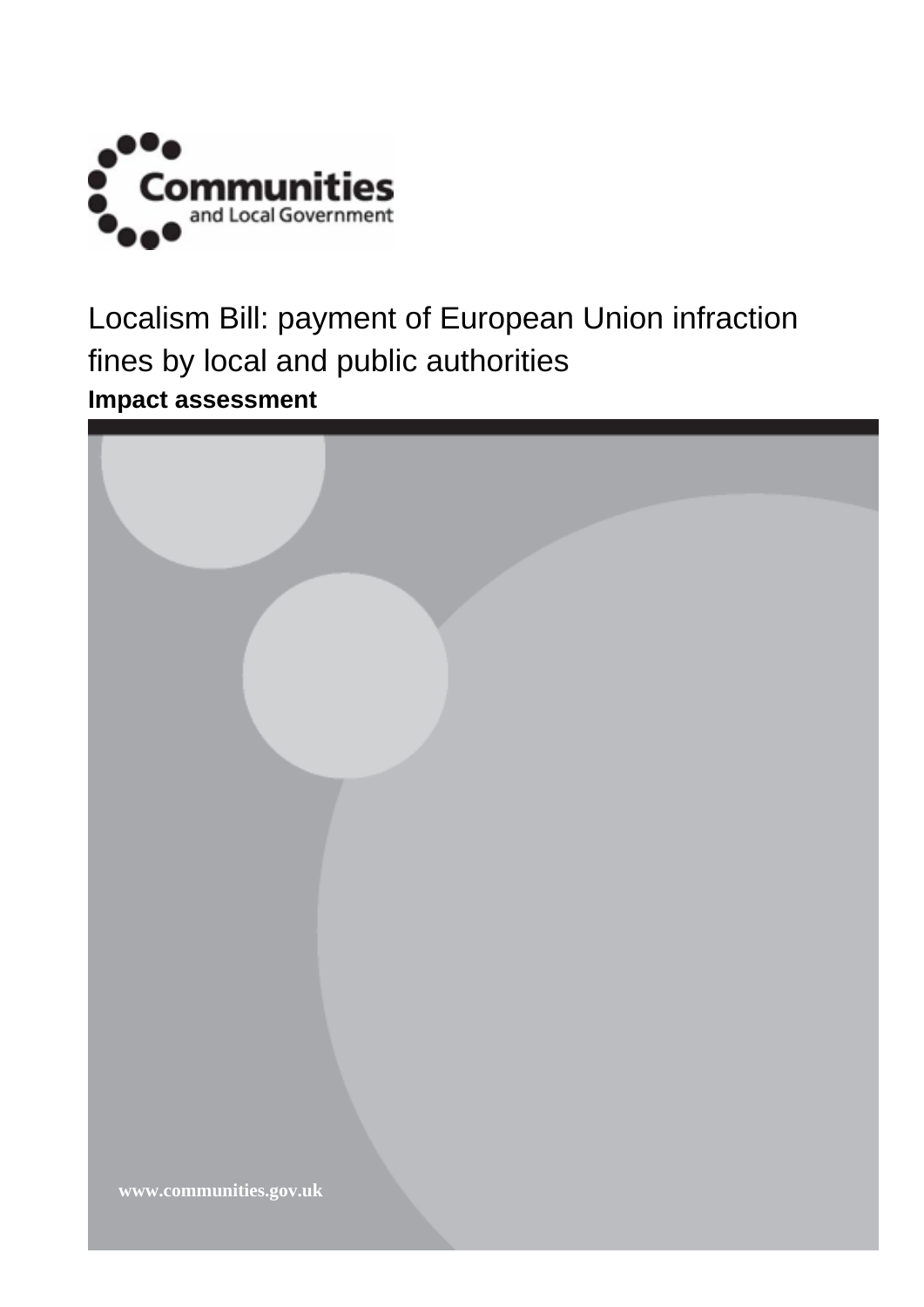

Localism Bill: payment of European Union infraction fines by local and public authorities **Impact assessment** 

> January 2011 Department for Communities and Local Government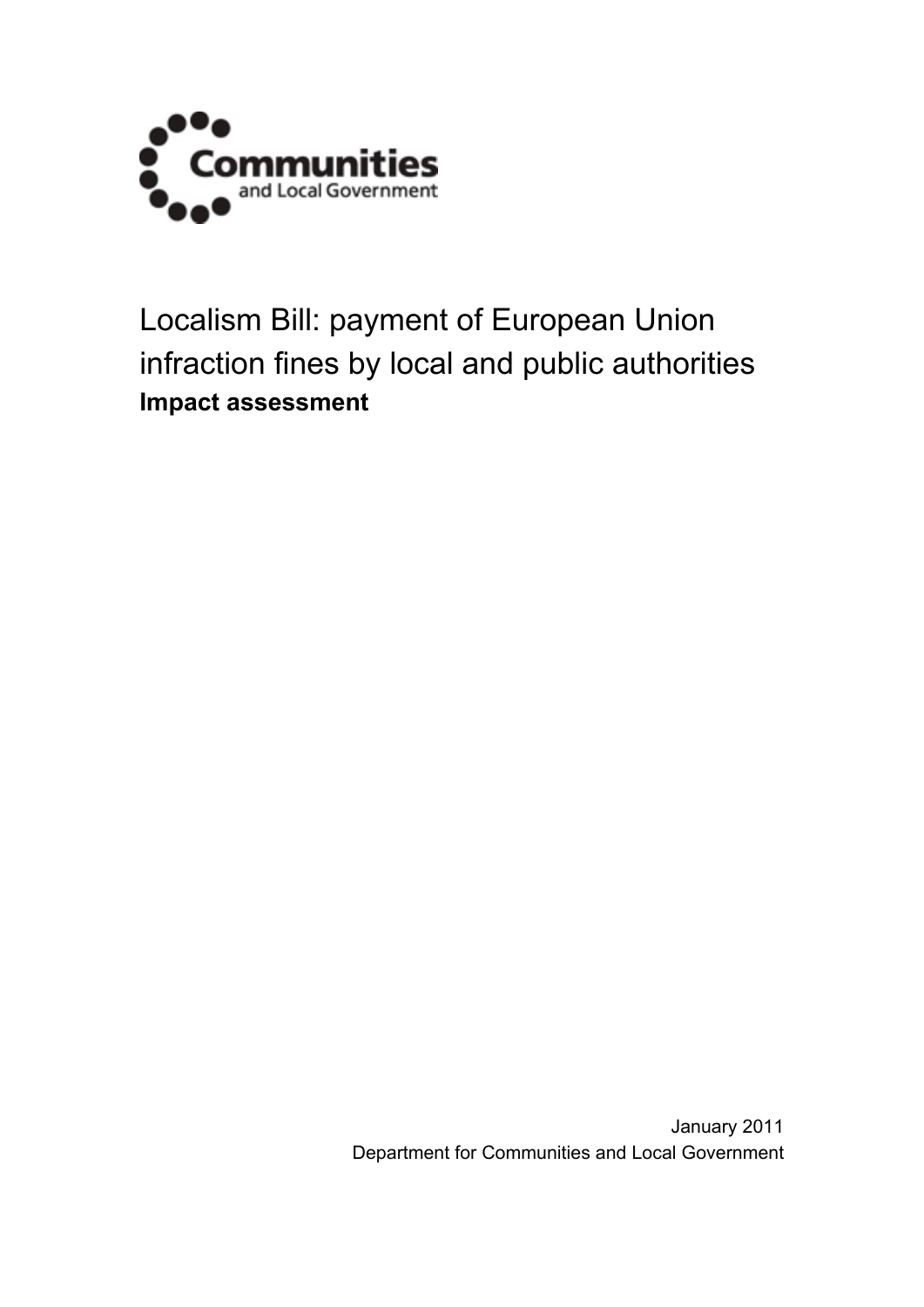© Crown copyright 2011

You may re-use this information (not including logos) free of charge in any format or medium, under the terms of the Open Government Licence. To view this licence, visit <http://www.nationalarchives.gov.uk/doc/open-government-licence/> or write to the Information Policy Team, The National Archives, Kew, London TW9 4DU, or e-mail: [psi@nationalarchives.gsi.gov.uk.](mailto:psi@nationalarchives.gsi.gov.uk)

This document/publication is also available on our website at www.communities.gov.uk

Any enquiries regarding this document/publication should be sent to us at

Communities and Local Government Eland House Bressenden Place London SW1E 5DU Telephone: 030 3444 0000

January 2011

ISBN: 978-1-4098-2756-6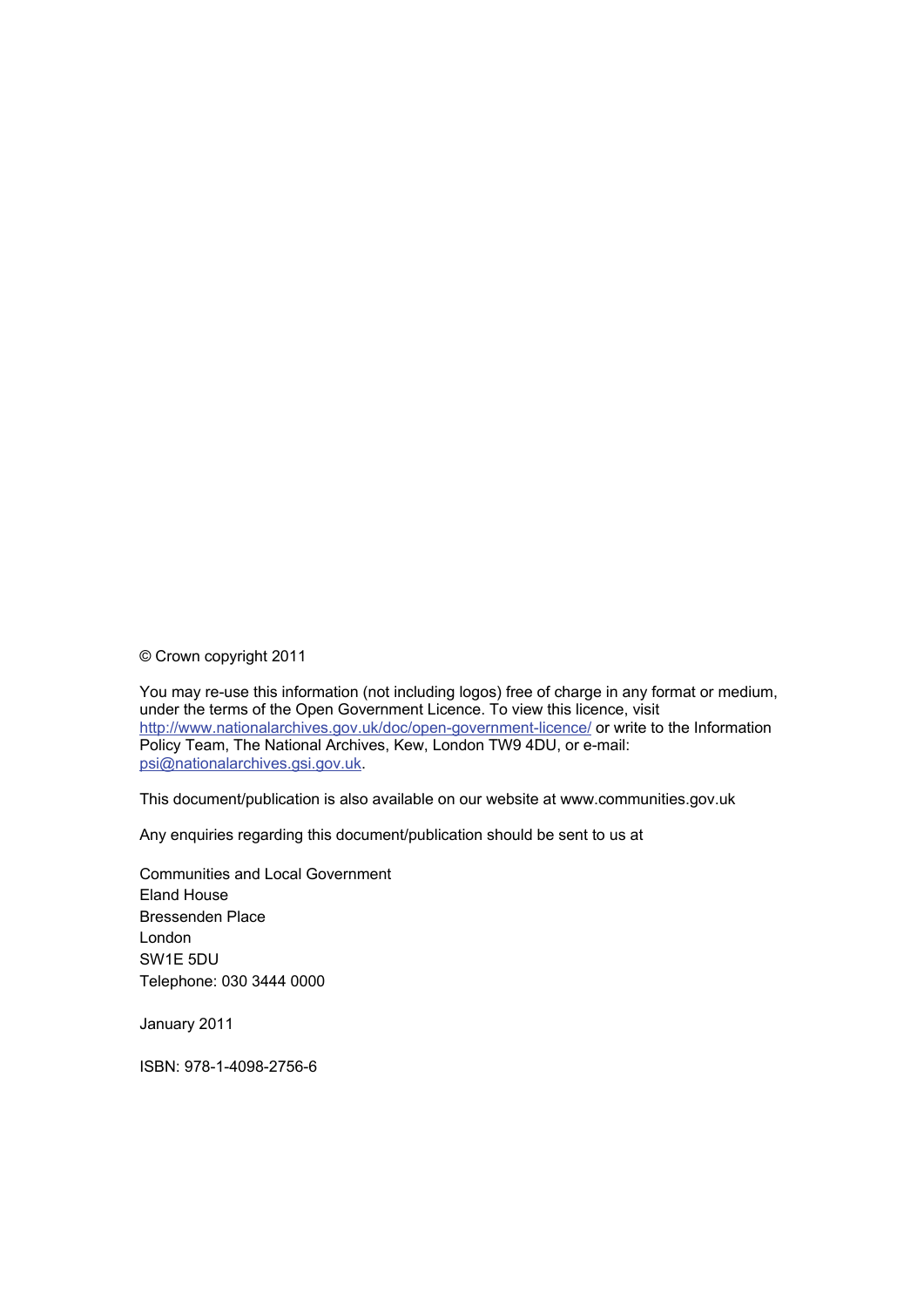| ۰ |          |        |  |
|---|----------|--------|--|
|   | . .<br>× | ×<br>v |  |

Localism Bill: payment of European Union infraction fines by local and public authorities

**Lead department or agency:** 

Department for Communities and Local Government **Other departments or agencies:** 

# Impact Assessment (IA)

**IA No: DCLG 0062**

**Date: January 2011**

**Stage:** Final

**Source of intervention:** Domestic

**Type of measure:** Primary legislation

**Contact for enquiries:**  Begoña Vilaplana (0303 444 1699) begona.vilaplana@communities.gsi.gov.uk

#### **Summary: Intervention and Options**   $\overline{a}$

**What is the problem under consideration? Why is government intervention necessary?** 

The EU Commission may commence infractions proceedings against a Member State for any breach of EU law. The UK has not so far had a financial sanction imposed by the European Court of Justice. Following significant amendments to the infraction process made by the Lisbon Treaty, financial sanctions could be imposed on the UK in shorter timescales. Within the UK there are cases where there is a need to ensure compliance with EU law in order to minimise the risk of infraction proceedings and, subsequent fines imposed by the European Court of Justice.

#### **What are the policy objectives and the intended effects?**

The Government is giving local authorities more powers and freedoms to conduct their business and deliver services to the public. This includes a major reduction in the "oversight" role of central government. Local authorities must, therefore, accept responsibility for the consequences of their actions or inaction. The aim of the power would be to provide a strong incentive for local and public authorities to comply with European law, with the expectation that the risk of fines for the UK (and therefore the risk to local and public authorities) will be significantly reduced.

**What policy options have been considered? Please justify preferred option (further details in Evidence Base)**  Option 1 – 'do nothing' where a government department would take responsibility for and pay any financial sanction imposed on the UK by the European Court of Justice as result of a breach of EU legislation for which that Department has policy responsibility.

Option 2 – where payment will be recovered from local and public authorities for all, or part of, a European Union infraction fine for non compliance with EU law'.

Option 2 is the preferred option. This option reinforces the responsibility of local and public authorities to comply with their European obligations.

| When will the policy be reviewed to establish its impact and the extent to which   It will be reviewed<br>the policy objectives have been achieved? | In 2014 |
|-----------------------------------------------------------------------------------------------------------------------------------------------------|---------|
| Are there arrangements in place that will allow a systematic collection of<br>monitoring information for future policy review?                      | Yes     |

**Ministerial Sign-off** For final proposal stage Impact Assessments:

*I have read the Impact Assessment and I am satisfied that (a) it represents a fair and reasonable view of the expected costs, benefits and impact of the policy, and (b) the benefits justify the costs.* 

Signed by the responsible Minister: Greg Clark..................................................... Date: January 2011................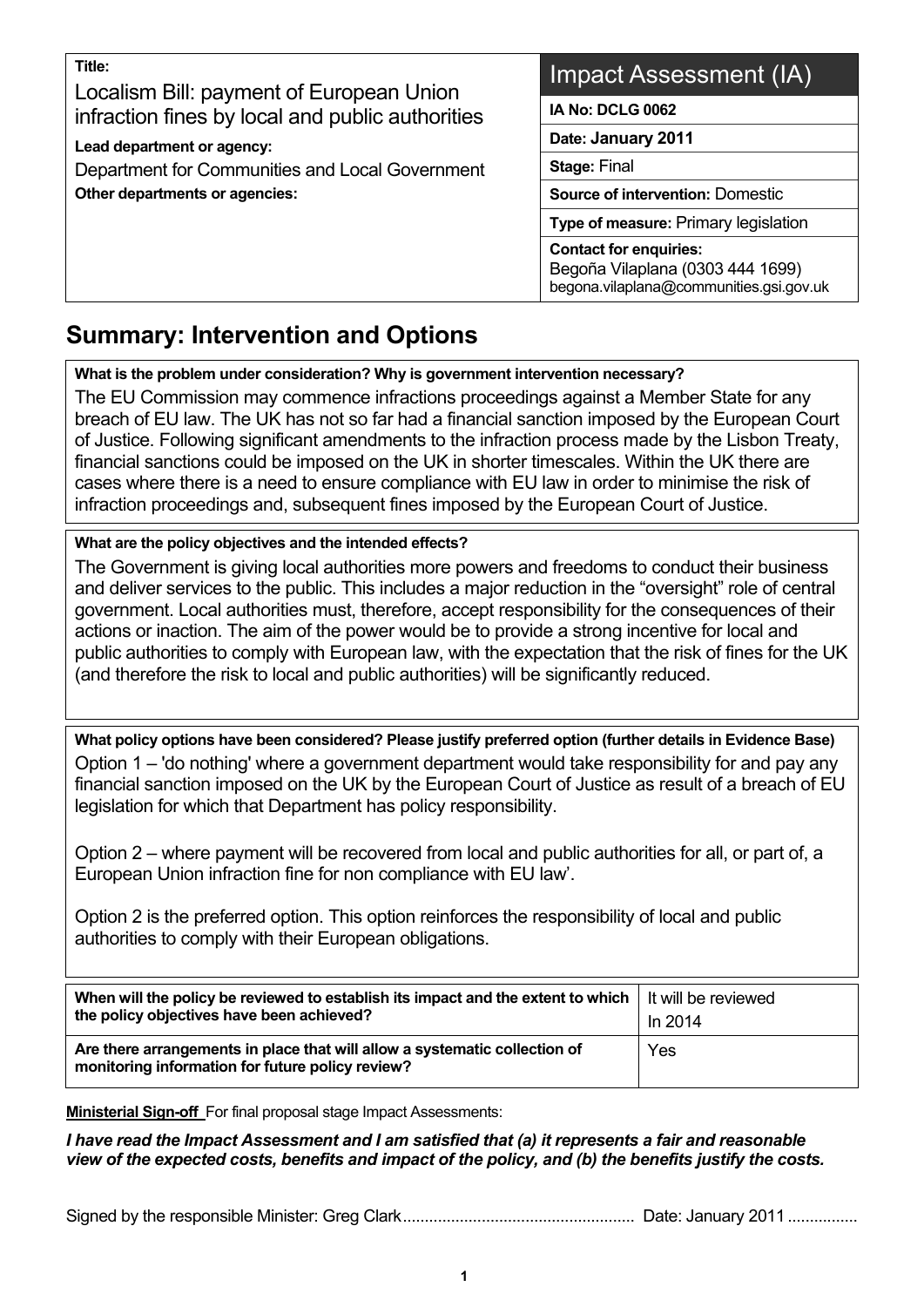# **Summary: Analysis and Evidence Policy Option 2**

#### **Description:**

Payment of European Union infraction fines by local and public authorities

| <b>Price Base</b>                                                                                                                                                                                                                                                                                                                                                                                                                                                                                                                                                                                                                                                                                                                                                                                                                                                                                                                                                                                                                                                                                                                                                                                                                                              | <b>PV Base</b><br><b>Time Period</b><br>Net Benefit (Present Value (PV)) (£m)        |  |                                             |       |               |                                                                                                                                                                                                    |                       |                                      |
|----------------------------------------------------------------------------------------------------------------------------------------------------------------------------------------------------------------------------------------------------------------------------------------------------------------------------------------------------------------------------------------------------------------------------------------------------------------------------------------------------------------------------------------------------------------------------------------------------------------------------------------------------------------------------------------------------------------------------------------------------------------------------------------------------------------------------------------------------------------------------------------------------------------------------------------------------------------------------------------------------------------------------------------------------------------------------------------------------------------------------------------------------------------------------------------------------------------------------------------------------------------|--------------------------------------------------------------------------------------|--|---------------------------------------------|-------|---------------|----------------------------------------------------------------------------------------------------------------------------------------------------------------------------------------------------|-----------------------|--------------------------------------|
| Year                                                                                                                                                                                                                                                                                                                                                                                                                                                                                                                                                                                                                                                                                                                                                                                                                                                                                                                                                                                                                                                                                                                                                                                                                                                           | Year                                                                                 |  | Years                                       |       | Low:<br>High: |                                                                                                                                                                                                    | <b>Best Estimate:</b> |                                      |
| COSTS (£m)                                                                                                                                                                                                                                                                                                                                                                                                                                                                                                                                                                                                                                                                                                                                                                                                                                                                                                                                                                                                                                                                                                                                                                                                                                                     |                                                                                      |  | <b>Total Transition</b><br>(Constant Price) | Years |               | <b>Average Annual</b><br>(excl. Transition) (Constant Price)                                                                                                                                       |                       | <b>Total Cost</b><br>(Present Value) |
| Low                                                                                                                                                                                                                                                                                                                                                                                                                                                                                                                                                                                                                                                                                                                                                                                                                                                                                                                                                                                                                                                                                                                                                                                                                                                            |                                                                                      |  |                                             |       |               |                                                                                                                                                                                                    |                       |                                      |
| High                                                                                                                                                                                                                                                                                                                                                                                                                                                                                                                                                                                                                                                                                                                                                                                                                                                                                                                                                                                                                                                                                                                                                                                                                                                           |                                                                                      |  |                                             |       |               |                                                                                                                                                                                                    |                       |                                      |
| <b>Best Estimate</b>                                                                                                                                                                                                                                                                                                                                                                                                                                                                                                                                                                                                                                                                                                                                                                                                                                                                                                                                                                                                                                                                                                                                                                                                                                           |                                                                                      |  |                                             |       |               |                                                                                                                                                                                                    |                       |                                      |
| Description and scale of key monetised costs by 'main affected groups'<br>The economic costs will be mainly on local and public authorities as a result of having to pay for<br>any fine imposed on the UK by the European Court of Justice where those fines are directly<br>attributable to their direct action or inaction. Fines would consist of a minimum lump sum of about<br>£10m and possible substantial daily fines of thousands of pounds for continuing non-compliance.<br>This is on the assumption that departments utilise this power to pass on/ recover the cost of some<br>or all of the fines imposed. Only those authorities that have not adhered to the relevant EU<br>legislation will face potential fines. These would be a transfer from central to local government and<br>therefore not a net economic cost. There would be no net cost to business.<br>Other key non-monetised costs by 'main affected groups'<br>Where there is a pressing need to ensure compliance with EU law, local and public authorities<br>might be required to reprioritise to allocate resources towards fulfilling their EU obligations. This<br>should not bring additional costs, but accelerated delivery in order to meet any timing requirements |                                                                                      |  |                                             |       |               |                                                                                                                                                                                                    |                       |                                      |
|                                                                                                                                                                                                                                                                                                                                                                                                                                                                                                                                                                                                                                                                                                                                                                                                                                                                                                                                                                                                                                                                                                                                                                                                                                                                |                                                                                      |  | <b>Total Transition</b>                     |       |               | of EU law. Any reprioritisation of resources would be potentially small in comparison to any<br>European Court of Justice fines local or public authorities would have to bear for non-compliance. |                       | <b>Total Benefit</b>                 |
| <b>BENEFITS (£m)</b>                                                                                                                                                                                                                                                                                                                                                                                                                                                                                                                                                                                                                                                                                                                                                                                                                                                                                                                                                                                                                                                                                                                                                                                                                                           |                                                                                      |  | (Constant Price)                            | Years |               | <b>Average Annual</b><br>(excl. Transition) (Constant Price)                                                                                                                                       |                       | (Present Value)                      |
| Low                                                                                                                                                                                                                                                                                                                                                                                                                                                                                                                                                                                                                                                                                                                                                                                                                                                                                                                                                                                                                                                                                                                                                                                                                                                            |                                                                                      |  |                                             |       |               |                                                                                                                                                                                                    |                       |                                      |
| High                                                                                                                                                                                                                                                                                                                                                                                                                                                                                                                                                                                                                                                                                                                                                                                                                                                                                                                                                                                                                                                                                                                                                                                                                                                           |                                                                                      |  |                                             |       |               |                                                                                                                                                                                                    |                       |                                      |
| <b>Best Estimate</b>                                                                                                                                                                                                                                                                                                                                                                                                                                                                                                                                                                                                                                                                                                                                                                                                                                                                                                                                                                                                                                                                                                                                                                                                                                           |                                                                                      |  |                                             |       |               |                                                                                                                                                                                                    |                       |                                      |
| Description and scale of key monetised benefits by 'main affected groups'<br>The economic benefits will arise from the effective implementation and compliance with EU law as<br>a result of the deterrent effect of the proposed power, minimising therefore the risk of infractions<br>and consequential fines.<br>Other key non-monetised benefits by 'main affected groups'                                                                                                                                                                                                                                                                                                                                                                                                                                                                                                                                                                                                                                                                                                                                                                                                                                                                                |                                                                                      |  |                                             |       |               |                                                                                                                                                                                                    |                       |                                      |
| Key assumptions/sensitivities/risks<br>Discount rate (%)<br>The potential high cost of any European Court of Justice fines would be likely to impose a direct<br>financial cost on local authorities with implications for their budget setting in the year in which<br>the financial sanction is levied. These could also risk their financial standing and that of other<br>public authorities, some of them with fairly limited budgets. To manage this risk, it is intended<br>that the power will allow a Minister of the Crown to exercise discretion when apportioning fines.<br>For example, a Minister might decide to recover only a portion of the sanction allocated to<br>his/her department. The amount of any fine to be passed on to a local or public authority would<br>be subject to a decision by Government.                                                                                                                                                                                                                                                                                                                                                                                                                              |                                                                                      |  |                                             |       |               |                                                                                                                                                                                                    |                       |                                      |
|                                                                                                                                                                                                                                                                                                                                                                                                                                                                                                                                                                                                                                                                                                                                                                                                                                                                                                                                                                                                                                                                                                                                                                                                                                                                | Impact on policy cost savings (£m):<br>Impact on admin burden (AB) (£m):<br>In scope |  |                                             |       |               |                                                                                                                                                                                                    |                       |                                      |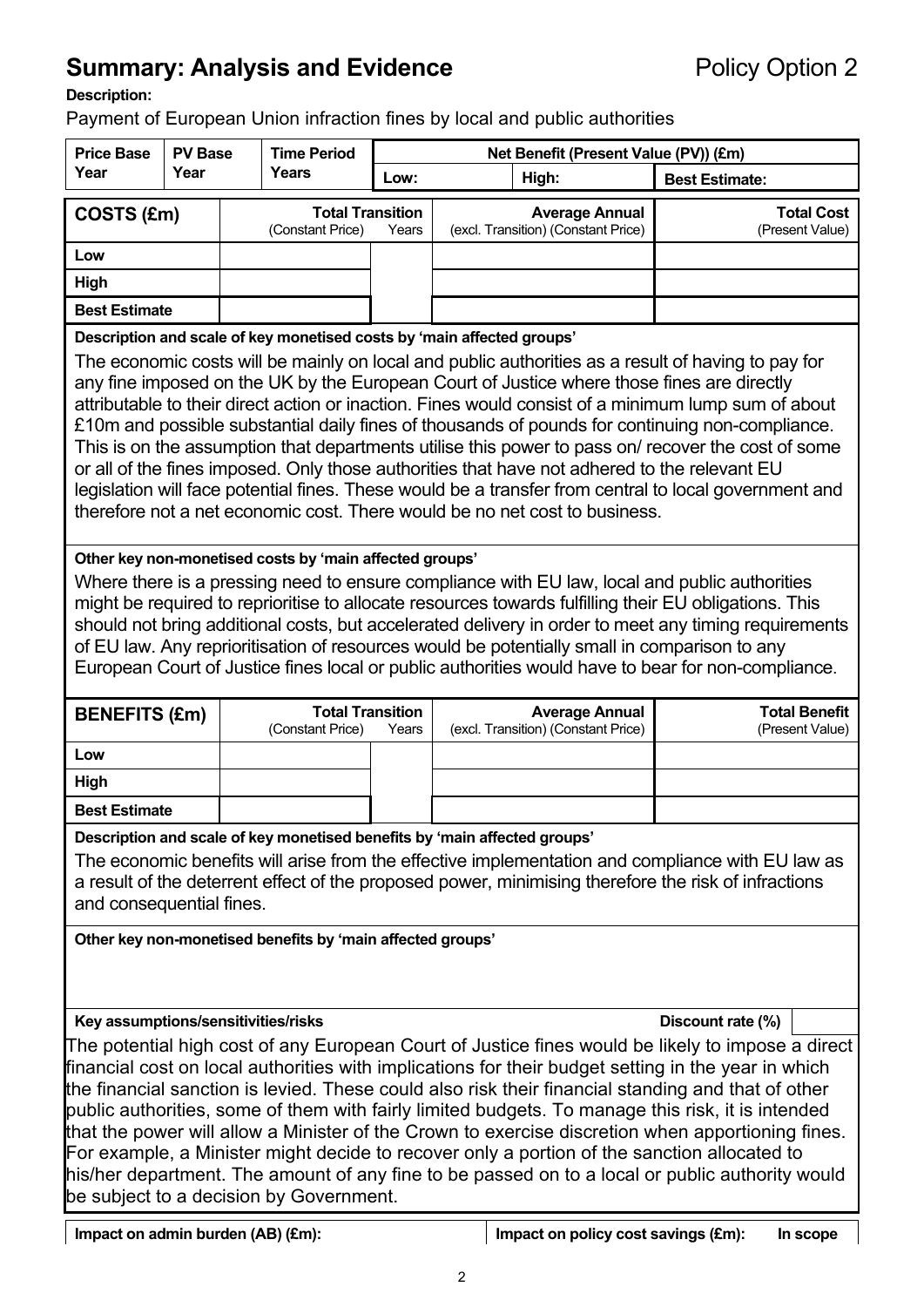| New AB: | AB savings: | Net: | <b>Policy cost savings:</b> | Nc |
|---------|-------------|------|-----------------------------|----|
|---------|-------------|------|-----------------------------|----|

# **Enforcement, Implementation and Wider Impacts**

| What is the geographic coverage of the policy/option?                                                             | England                                                   |     |           |                  |  |       |
|-------------------------------------------------------------------------------------------------------------------|-----------------------------------------------------------|-----|-----------|------------------|--|-------|
| From what date will the policy be implemented?                                                                    |                                                           |     |           |                  |  |       |
| Which organisation(s) will enforce the policy?                                                                    | Government departments                                    |     |           |                  |  |       |
| What is the annual change in enforcement cost (£m)?                                                               |                                                           |     |           |                  |  |       |
| Does enforcement comply with Hampton principles?                                                                  |                                                           |     | Yes       |                  |  |       |
| Does implementation go beyond minimum EU requirements?                                                            |                                                           |     | <b>No</b> |                  |  |       |
| What is the $CO2$ equivalent change in greenhouse gas emissions?<br>(Million tonnes CO <sub>2</sub> equivalent)   | Non-traded:<br>Traded:                                    |     |           |                  |  |       |
| Does the proposal have an impact on competition?                                                                  |                                                           |     | <b>No</b> |                  |  |       |
| What proportion (%) of Total PV costs/benefits is directly attributable<br>to primary legislation, if applicable? | Costs:                                                    |     |           | <b>Benefits:</b> |  |       |
| Annual cost (£m) per organisation<br>(excl. Transition) (Constant Price)                                          | <b>Micro</b><br>< 20<br><b>Small</b><br><b>Mediu</b><br>m |     |           |                  |  | Large |
| Are any of these organisations exempt?                                                                            | Yes                                                       | Yes | Yes       | Yes              |  | Yes   |

# **Specific Impact Tests: Checklist**

 $\overline{a}$ 

Set out in the table below where information on any SITs undertaken as part of the analysis of the policy options can be found in the evidence base. For guidance on how to complete each test, double-click on the link for the guidance provided by the relevant department.

Please note this checklist is not intended to list each and every statutory consideration that departments should take into account when deciding which policy option to follow. It is the responsibility of departments to make sure that their duties are complied with.

| Does your policy option/proposal have an impact on?              | <b>Impact</b> | Page ref<br>within IA |
|------------------------------------------------------------------|---------------|-----------------------|
| Statutory equality duties <sup>1</sup>                           | <b>No</b>     | 9                     |
| <b>Statutory Equality Duties Impact Test guidance</b>            |               |                       |
| <b>Economic impacts</b>                                          |               |                       |
| Competition Competition Assessment Impact Test guidance          | <b>No</b>     | 9                     |
| Small firms Small Firms Impact Test guidance                     | <b>No</b>     | 9                     |
| <b>Environmental impacts</b>                                     |               |                       |
| Greenhouse gas assessment                                        | <b>No</b>     | 9                     |
| Wider environmental issues                                       | <b>No</b>     | 9                     |
| <b>Social impacts</b>                                            |               |                       |
| Health and well-being Health and Well-being Impact Test guidance | <b>No</b>     | 9                     |
| Human rights Human Rights Impact Test guidance                   | <b>No</b>     | 9                     |
| Justice system Justice Impact Test guidance                      | <b>No</b>     | 9                     |
| Rural proofing Rural Proofing Impact Test guidance               | <b>No</b>     | 9                     |

<span id="page-5-0"></span><sup>&</sup>lt;sup>1</sup> Public bodies including Whitehall departments are required to consider the impact of their policies and measures on race, disability and gender. It is intended to extend this consideration requirement under the Equality Act 2010 to cover age, sexual orientation, religion or belief and gender reassignment from April 2011 (to Great Britain only). The Toolkit provides advice on statutory equality duties for public authorities with a remit in Northern Ireland.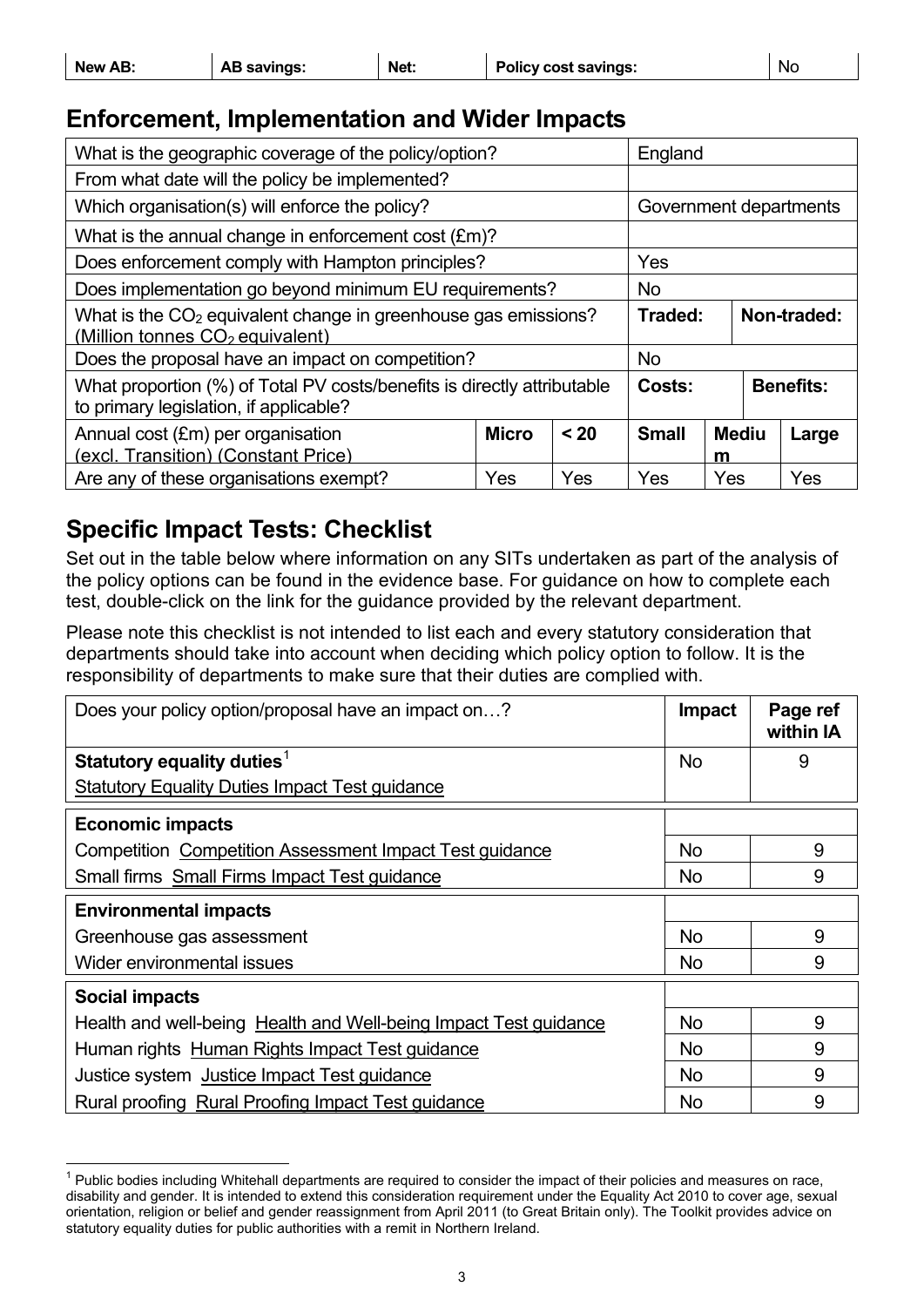| Sustainable development                      | N0 |  |
|----------------------------------------------|----|--|
| Sustainable Development Impact Test guidance |    |  |

# **Evidence Base (for summary sheets) – Notes**

Use this space to set out the relevant references, evidence, analysis and detailed narrative from which you have generated your policy options or proposal. Please fill in **References** section.

#### **References**

Include the links to relevant legislation and publications, such as public impact assessment of earlier stages (e.g. Consultation, Final, Enactment).

| N<br>Ο. | Legislation or publication                                                                                                               |
|---------|------------------------------------------------------------------------------------------------------------------------------------------|
|         | Treaty of the Functioning of the European Union – Articles 258 and 260                                                                   |
| 2       | European Commission Communication reference SEC (2005)1658 as amended by SEC<br>(2010) 923 - Application of Article 228 of the EC Treaty |
| 3       | Waste and Emissions Trading Act 2003 (c.33)                                                                                              |
|         |                                                                                                                                          |

**+ Add another row** 

### **Evidence Base**

Ensure that the information in this section provides clear evidence of the information provided in the summary pages of this form (recommended maximum of 30 pages). Complete the **Annual profile of monetised costs and benefits** (transition and recurring) below over the life of the preferred policy (use the spreadsheet attached if the period is longer than 10 years).

The spreadsheet also contains an emission changes table that you will need to fill in if your measure has an impact on greenhouse gas emissions.

### **Annual profile of monetised costs and benefits\* - (£m) constant prices**

|                                  | $Y_0$ | $Y_1$ | $Y_2$ | $Y_3$ | $Y_4$ | $Y_5$ | $Y_6$ | $Y_7$ | $Y_8$ | $\mathsf{Y}_9$ $ $ |
|----------------------------------|-------|-------|-------|-------|-------|-------|-------|-------|-------|--------------------|
| <b>Transition costs</b>          |       |       |       |       |       |       |       |       |       |                    |
| <b>Annual recurring cost</b>     |       |       |       |       |       |       |       |       |       |                    |
| <b>Total annual costs</b>        |       |       |       |       |       |       |       |       |       |                    |
| <b>Transition benefits</b>       |       |       |       |       |       |       |       |       |       |                    |
| <b>Annual recurring benefits</b> |       |       |       |       |       |       |       |       |       |                    |
| <b>Total annual benefits</b>     |       |       |       |       |       |       |       |       |       |                    |

\* For non-monetised benefits please see summary pages and main evidence base section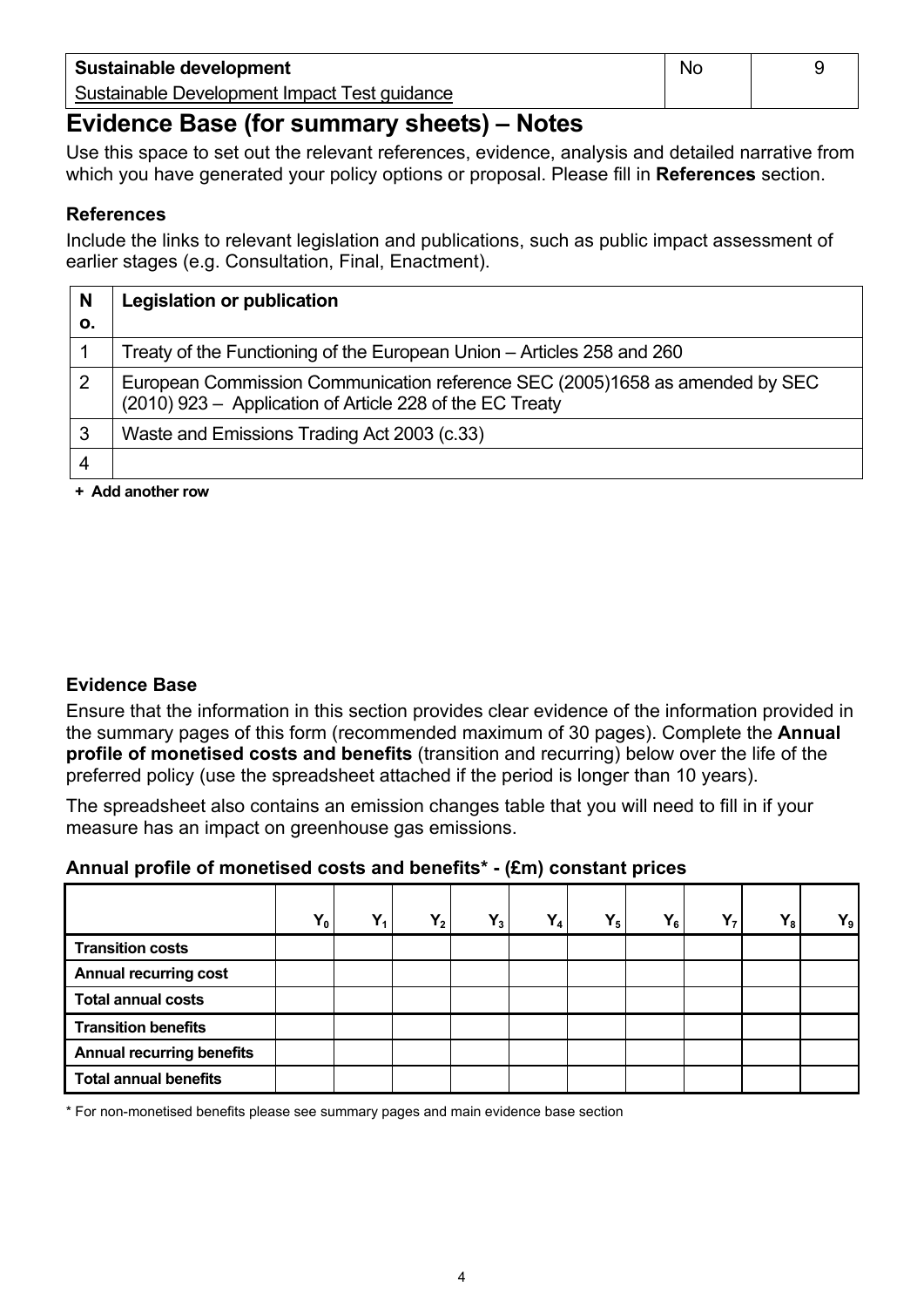# **Evidence Base (for summary sheets)**

# **Payment of European Union infraction fines by local and public authorities**

### **Evidence base**

# **Background**

The European Commission may commence infraction proceedings against a Member State for any breach of EU law. Even though the alleged infringement has been committed by a local or public authority, the proceedings are brought before the European Court of Justice by the Commission against the UK as the Member State and are defended by the UK Government on behalf of the Member State. This remains the case even when it is clear that the alleged breach of EU law is attributable to the actions of a local or public authority over which the UK does not have direct control.

Initially the process requires formal exchanges of correspondence between the UK and the Commission which may result in a reasoned opinion requiring compliance. When faced with an infraction, the lead department involved will decide how to respond. This will involve liaising with the relevant authorities to ensure they take the necessary steps to comply with their European responsibilities. If the Member State comes into compliance before the final deadline prior to application to the European Court of Justice, the Commission cannot proceed with the case. Thereafter, the Commission may commence proceedings in which there is usually a two stage process: (1) through Article [2](#page-7-0)58 of the Treaty of the Functioning of the European Union  $^2$ , establishing a breach of EU law, and (2) through Article 260 of the Treaty of the Functioning of the European Union, establishing enforcement proceedings and the imposition of fines. The infractions process can take at least a couple of years before reaching the fines stage.

In applying to the European Court of Justice, the European Commission will recommend a financial sanction in the form of either a penalty payment or a lump sum in accordance with guidance set out in its Communication reference SEC (2005)1658 as amended by SEC (2010)  $923<sup>3</sup>$  $923<sup>3</sup>$  $923<sup>3</sup>$ . The likely level of fines is significant with a minimum lump sum of €9.666m, based upon the UK's GDP, which could be increased according to the seriousness of the breach, and a possible substantial daily fine of thousands of pounds for continuing non-compliance.

So far, the UK has never had a financial sanction imposed by the European Court of Justice, although some Member States have incurred financial sanctions on more than one occasion and the UK has come close on more than one occasion. Following significant amendments to the infraction process made by the Lisbon Treaty, financial sanctions could be imposed on the UK in shorter timescales.

Within the UK there are thought to be a number of cases where there is a pressing need to ensure compliance with EU law in order to minimise the risk of infraction proceedings and subsequent fines imposed by the European Court of Justice.

### **Rationale for intervention**

In the event of the European Court of Justice imposing a financial sanction on the UK, there are no powers for central government to recover it from a local or public authority whose actions have caused or contributed to the adverse judgement by the European Court of Justice. A similar legislative measure to the one associated with this Impact Assessment, though in slightly different circumstances and specific to a particular European Directive, was used under the

l

<span id="page-7-0"></span> $2$  Treaty of the Functioning of the EU.

<span id="page-7-1"></span><sup>&</sup>lt;sup>3</sup> This guidance remains current although an amending Communication is proposed to update and amend slightly the financial sanction figures.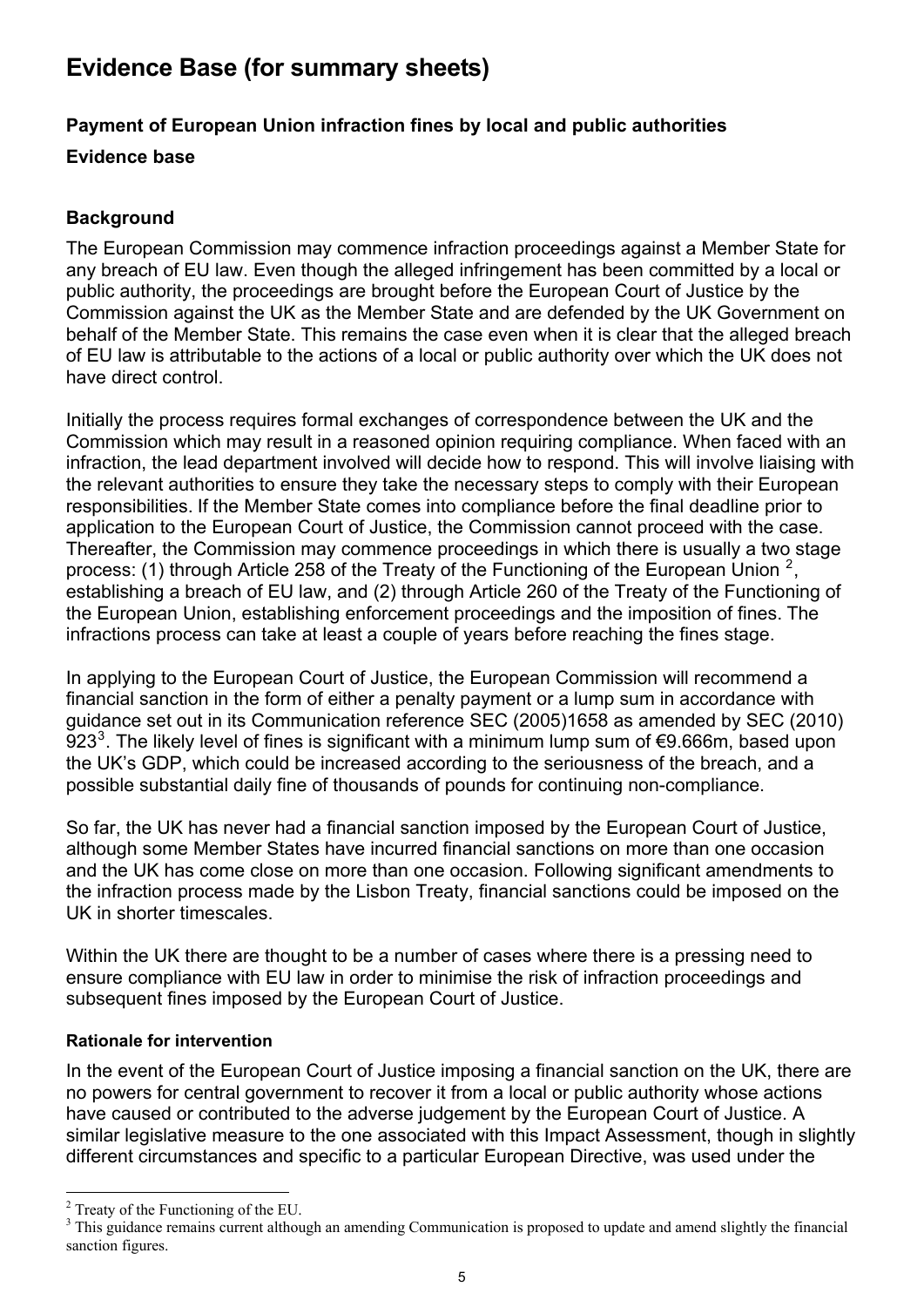Waste and Emissions Trading Act 2003 to enable any fines associated with the landfilling of biodegradable municipal wastes to be paid by local authorities. Ministers have never had to fine any local authorities under this legislation.

The Government is giving local authorities more powers and freedoms to conduct their business and deliver services to the public. This includes a major reduction in the "oversight" role of central government. Local authorities must, therefore, accept responsibility for the consequences of their actions or inaction.

### **Policy options**

Two options are assessed in this impact assessment:

- Option 1 'Do nothing' where a government department would take responsibility for and pay any financial sanction imposed on the UK by the European Court of Justice as a result of a breach of EU legislation for which that Department has policy responsibility.
- Option 2 'the proposed course of action' where payment will be recovered from local and public authorities for all, or part of, a European Union infraction fines for non compliance with EU law'.

Option 2 is the preferred option. This option reinforces the responsibility of local and public authorities to comply with their European obligations. The aim of the power would be to provide a strong incentive for local and public authorities to comply with European law, with the expectation that the risk of fines for the UK (and therefore the risk to authorities) will be significantly reduced.

### **Costs and benefits of each option**

### **Option 1: Do nothing**

The 'Do nothing' option will maintain the current system, where a government department absorbs any financial sanction imposed on the UK from non compliance with EU law, even in circumstances where those fines are directly attributable to acts or omissions of local or public authorities.

There is currently no power for passing fines imposed by the European Court of Justice on to local or public authorities. Nor is there a general power to direct a local or public authority in a particular way. Their lack of accountability under the current system may deter some local and public authorities from taking the necessary actions to secure compliance with EU law.

### *Costs*

The **economic costs** of the 'Do nothing' option will be centred on the risk of infraction and imposition from the European Court of Justice of financial sanctions on the UK. Payment of any fines levied on the UK will have to be absorbed in their entirety by the UK Government.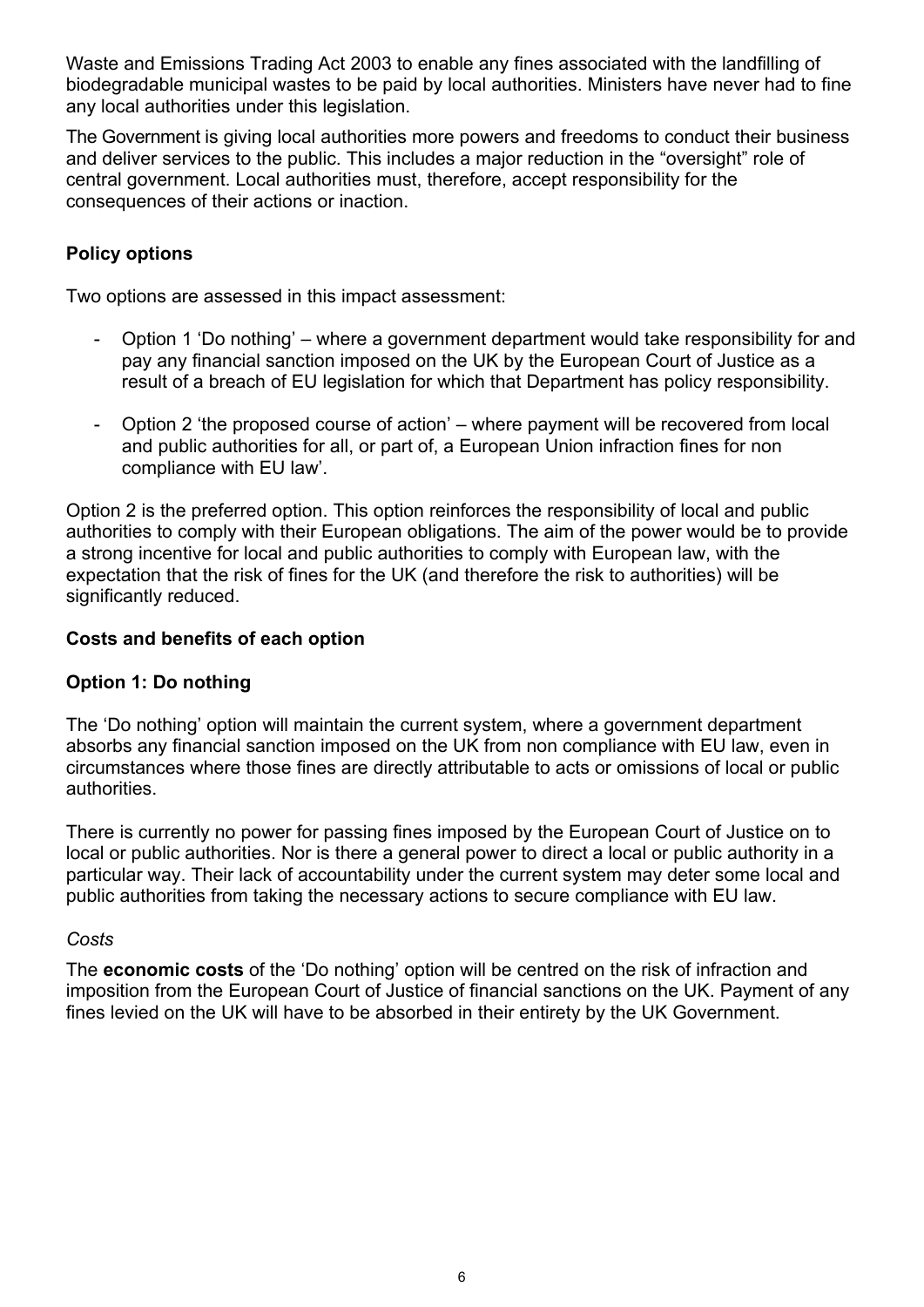It is difficult to predict with any degree of certainty the amount of fine that may be imposed by the European Court of Justice in any individual case, but the likely level might be significant with a minimum lump sum of about  $\epsilon$ 9.666m  $^4$  $^4$ (based upon the UK's GDP) and a possible substantial daily fine of thousands of pounds for continuing non-compliance. To give a very rough indication of historic fines, in a Spanish bathing water case, the levy was €624,000 per year for each 1 per cent of bathing waters in breach of the relevant Directive. In a French fishing case the levy was a €20m lump sum fine and €58m every six months until the issue is resolved. In a Greece state aid case the levy was €16,000 for each day of delay in complying with the judgement and a lump sum of €2m.

In these days of financial restraint and restricted budgets it will be more difficult for a government department to absorb any level of financial sanction in the order of €9,66m plus.

It is also the case that the action of defaulting local and public authorities may be outside the control of the Government department responsible for the legislation. For instance, while it is understood that the issue has now been resolved, the Department for Communities and Local Government and the Office of Government Commerce had to handle in the last year an infraction under EU public procurement legislation relating to a major town centre redevelopment where the local authority was not fully cooperating. While the local authority's compliance with EU law may have resulted in the loss of a substantial financial gain by the local authority from the development contract, their actions were without risk of paying a European Court of Justice fine which would probably have had to be borne by central government. Similar issues arise where local or public authorities are reluctant to cooperate with central government in providing information or taking action that would close down an infraction in the administrative phase, as they tend to see the issue as a problem for central government.

There could be associated **environmental and social costs,** resulting from forgone benefits expected from the timely and efficient implementation of relevant environmental and social EU law.

#### *Benefits*

l

There will not be **economic benefits** to the UK Government from the 'Do nothing' option as it will still have to bear the costs of any sanction fines levied by the European Court of Justice.

The **economic benefits** to local and public authorities will result from their lack of accountability under the current system without being at risk of paying a European Court of Justice's fine. But the potential savings to local and public authorities should be set against the increasing risk of infractions proceedings and the consequential fines that might be imposed on the UK as result of defaulting local or public authorities' actions or inactions.

No **environmental and social benefits** have been identified for this option.

<span id="page-9-0"></span><sup>&</sup>lt;sup>4</sup> In accordance with guidance set out in its Communication SEC (2005)1658 as amended by SEC (2010) 923, the Commission will recommend to the European Court of Justice (ECJ) a lump sum payment as a penalty for failing to comply with the first ECJ judgment up to the date of the second ECJ judgment and a penalty payment as a daily fine continuing from the date of the second judgment until compliance. The lump sum payment will be the minimum level set for the UK at  $\epsilon$ 9,666,000. In the event that the Commission formula for calculating the lump sum payment exceeds the minimum, the higher amount will be recommended. The formula is the multiple of :

Basic flat rate lump sum payment ( $\epsilon$ 210 per day) x coefficient for seriousness (on a scale 1 to 20) x 'n' factor (18.31 for the UK, based on capacity of the Member State to pay and the number of votes it has in the Council) x number of days of infringement. For penalty payment, the formula for the daily fine from the date of the second ECJ judgment is the multiple of : Basic flat rate penalty payment (€640 per day) x coefficient for seriousness (on a scale 1 to 20) x coefficient for duration (1 to 3 calculated at a rate of 0.1 per month from the date of the first judgment to the second, reaching the maximum after  $2 \frac{1}{2}$  years) x 'n' factor (18.31 for the UK). This means the daily rate could vary between  $\epsilon$ 11,178 and  $\epsilon$ 703,104.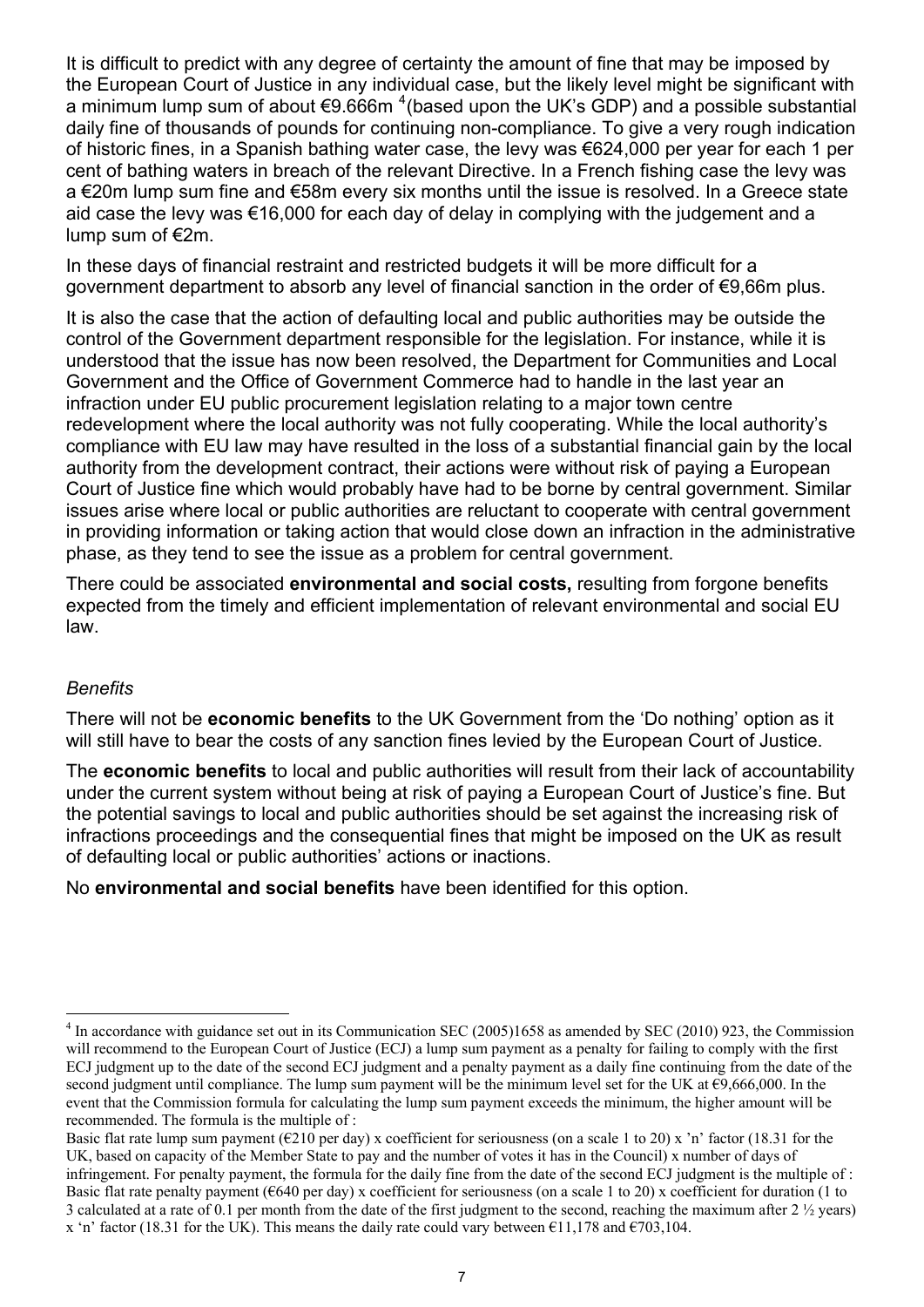#### **Option 2: the proposed course of action**

This option will involve the introduction in the Localism Bill of a discretionary power for a Government Department to require a local or public authority to pay some or all of a European Court of Justice financial penalty where the local or public authority is directly responsible for non-compliance with EU law. The proposed power will be exercised by the relevant Minister of the Crown with policy responsibility for the functions that are subject to the European Court of Justice's judgement.

The power will apply to local and public authorities.

The power will be exercised only for specific cases where the European Court of Justice has imposed a financial sanction on the UK. A Minister's decision that a local or public authority should pay all or part of a European Court of Justice's fine will be effected by written notification to the relevant authorities. This would set out the reasoning as to why an authority should pay and the amount required. This would be after having giving the local or public authority the opportunity to make representations.

The power will also allow a Minister to exercise discretion when apportioning the fines in order to avoid allocating an excessive level of payment on a single local or public authority which could compromise its functioning and ability to fulfil other statutory obligations. The amount of any fine to be passed on to a local or public authority would be subject to a decision by the Government.

Local or public authorities' liability to pay would be directly linked to the continuing imposition of the fine on the UK. Until confirmation had been received from the European Commission that they are satisfied with compliance, the local or public authority would continue to pay the fine.

#### *Costs*

The **economic costs** of the proposed course of action will be mainly on local and public authorities as a result of having to pay for any fine imposed on the UK by the European Court of Justice where that fine is directly attributable to their direct action or inaction. This is on the assumption that Government departments utilise this power to pass on and recover the cost of fines imposed. Costs will only be incurred by those local and public authorities that have not worked in accordance with EU legislation. Those authorities that have adhered to such legislation will face no additional costs.

As explained in paragraph 13 above, it is impossible to determine with any degree of certainty the nature of the fine, the possible offending authority or the amount of a fine that may be imposed by the European Court of Justice in any individual case. It would be at the discretion of a Government department to apportion part or all of a European Court of Justice financial fine between two or more local authorities, or two or more public authorities (or indeed a combination of local and public authorities).

The proposed power would better align incentives, providing a strong incentive for local and public authorities to comply with European legislation, encouraging therefore a behavioural change in the way some deliver on their European obligations. The expectation is that the risk of fines being allocated to the UK (and therefore the risk to local and public authorities) will be significantly reduced.

The requirements for local and public authorities from European legislation should not come as a surprise. When the UK is negotiating European legislation consultation with authorities with an interest in the policy area is part of the process. There is a second consultation process when new EU legislation gets transposed into domestic law. An impact assessment is completed. Any resulting new burdens to local authorities will be funded in accordance with the Government's new burdens doctrine to ensure that authorities have the resources to comply with new EU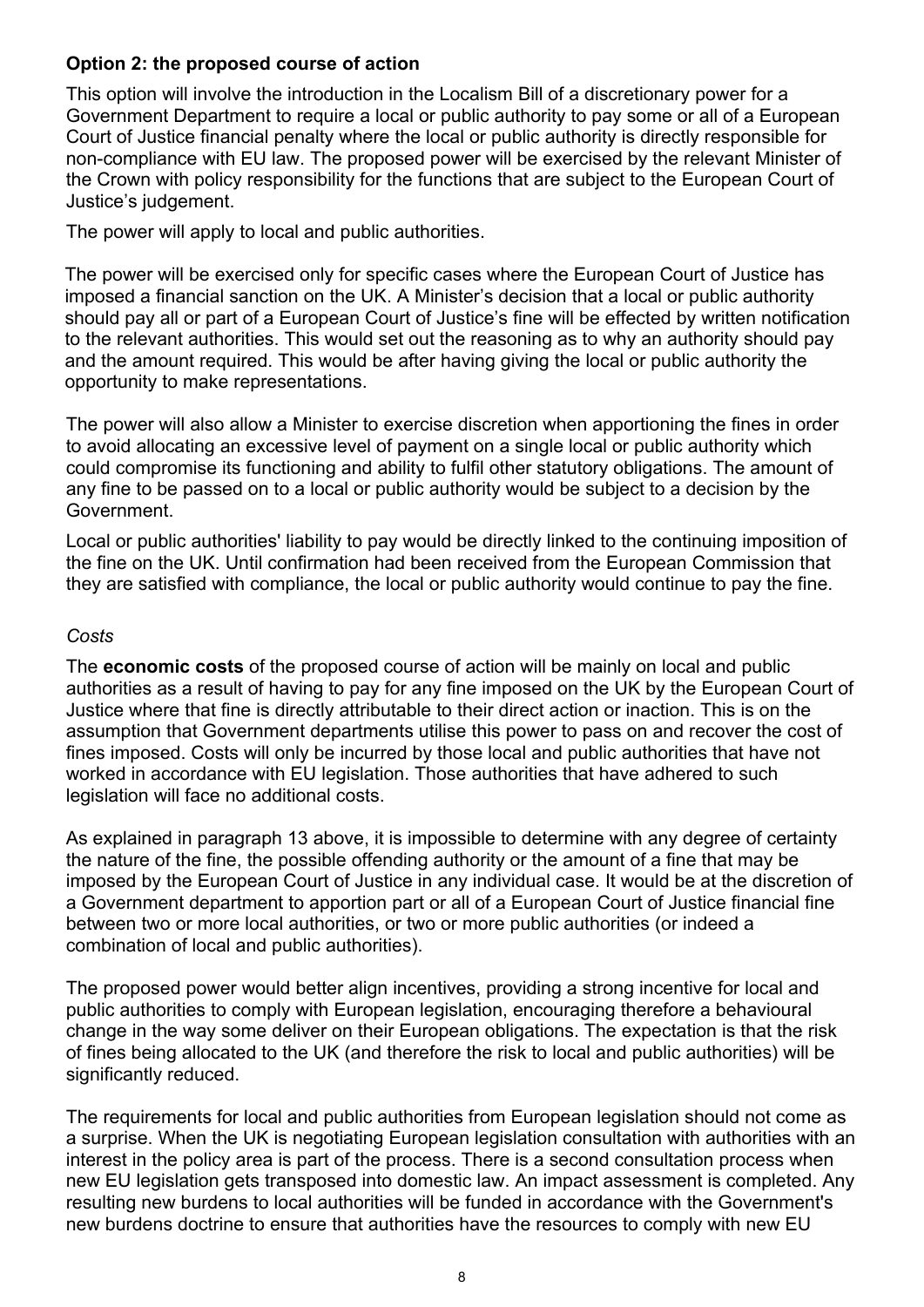obligations. If the European Court of Justice were to impose a fine on the UK fines would only be allocated where there was a direct link between an action or omission by an authority and an infraction, and only in proportion to the culpability.

The potential high cost of any European Court of Justice's fines would be likely to impose a direct financial cost on local authorities with implications for their budget setting in the year in which the financial sanction is levied. Fines could also risk their financial standing and that of public authorities, some of them with fairly limited budgets. To manage this risk, it is intended that the power will allow a Minister to exercise discretion when apportioning fines. For example, a Minister might decide to recover only a portion of the sanction allocated to his/her department, to ensure that the sum did not impose an excessively heavy burden on local or public authorities' functions and abilities to deliver on their other statutory obligations.

In those instances where there is a pressing need to ensure compliance with EU law, local and public authorities might be required to reprioritise to allocate resources in order to fulfil their EU obligations. Any reprioritisation of resources should not bring additional costs (as any additional burdens resulting from the implementation of European law should have been already identified and funded following transposition of the relevant European legislation), merely accelerated delivery in order to meet any timing requirements of specific EU Directives. Any reprioritisation of resources would be potentially small in comparison to the infractions fines local or public authorities would have to bear if the European Court of Justice were to impose a fine on the UK.

The question of cost to business might arise in connection with the definition of public authorities. There are some private companies which exercise public functions. The implications for such companies will be kept under review.

No **environmental and social costs** have been identified for this option.

#### *Benefits*

The **economic benefits** of the proposed course of action will arise from the effective implementation and compliance with EU law as a result of the deterrent effect of the proposed power, minimising therefore the risk of infractions and consequential fines. As discussed in paragraph 13, the initial lump sum could potentially be £10m, with a continuing fine on a daily basis for continuing non-compliance.

There could be associated **environmental and social benefits** resulting from the timely and efficient implementation of relevant environmental and social EU law.

#### **Specific impact tests**

We have considered the potential impact of this policy on the following areas, in line with relevant guidance. No specific impacts have been identified given the generic nature of the proposed measure. However, as indicated in paragraph 31 and 32 above, there could be associated economic, environmental and social benefits of relevance to the specific areas outlined below resulting from the timely and efficient implementation of European law. Our screening concluded as follows:

- statutory equality duties there would be no specific impact
- competition there would be no specific impact
- small firms there would be no specific impact
- greenhouse gas assessment there would be no specific impact
- wider environmental issues there would be no specific impact
- health and well-being there would be no specific impact
- human rights there would be no specific impact
- justice system there would be no specific impact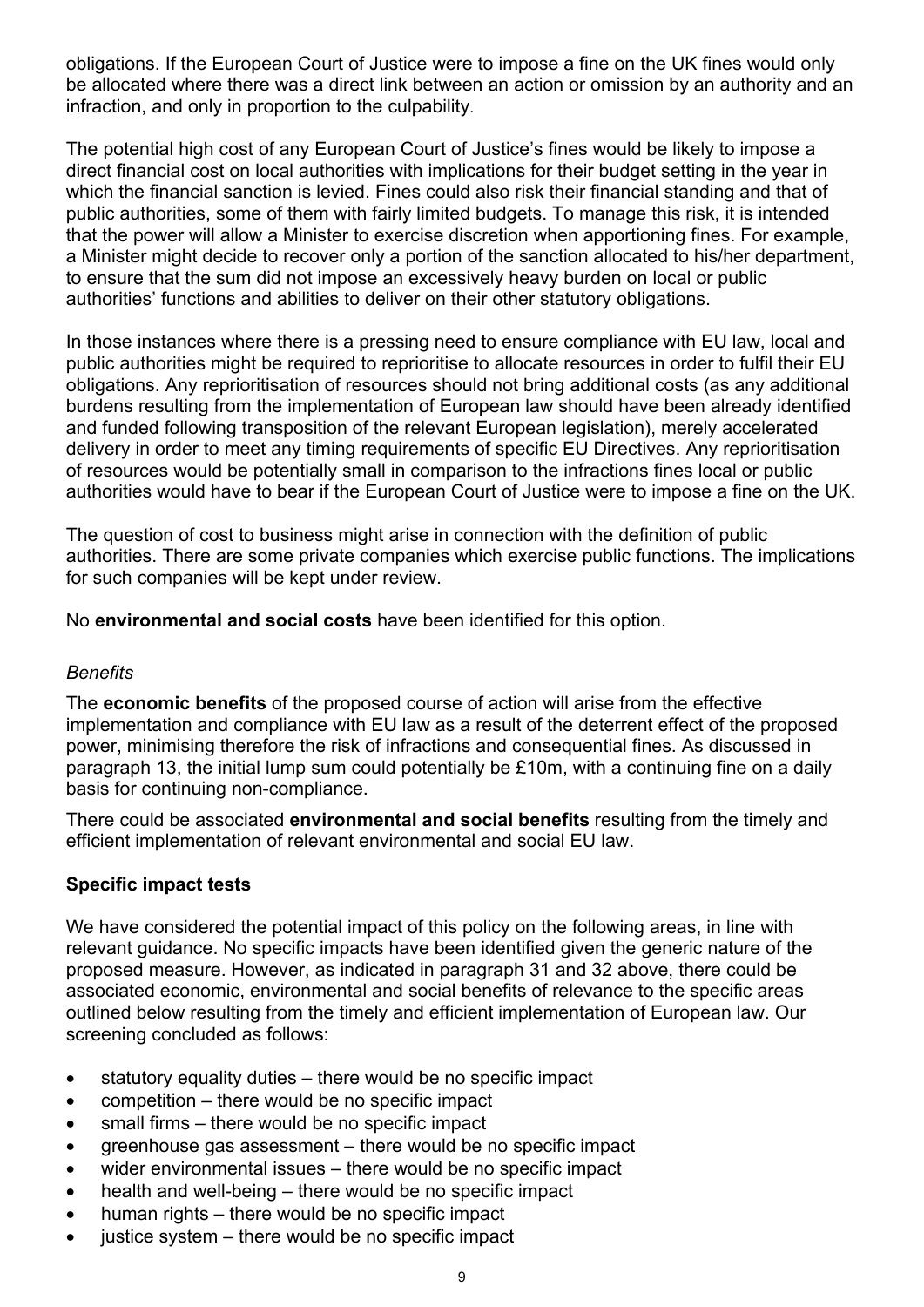- rural proofing there would be no specific impact
- sustainable development there would be no specific impact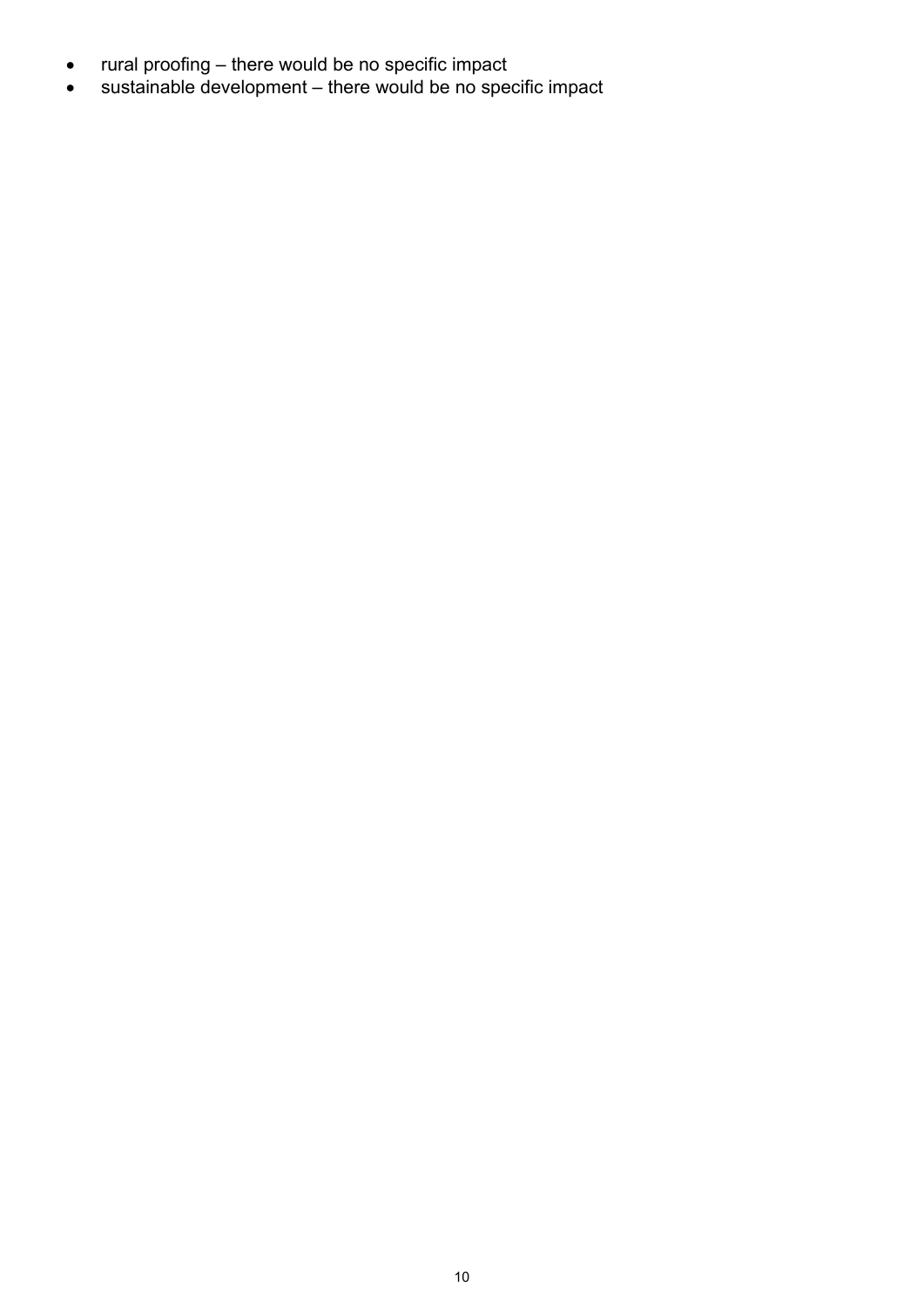# **Annexes**

Annex 1 should be used to set out the Post Implementation Review Plan as detailed below. Further annexes may be added where the Specific Impact Tests yield information relevant to an overall understanding of policy options.

# **Annex 1: Post Implementation Review (PIR) Plan**

A PIR should be undertaken, usually three to five years after implementation of the policy, but exceptionally a longer period may be more appropriate. A PIR should examine the extent to which the implemented regulations have achieved their objectives, assess their costs and benefits and identify whether they are having any unintended consequences. Please set out the PIR Plan as detailed below. If there is no plan to do a PIR please provide reasons below.

**Basis of the review:** [The basis of the review could be statutory (forming part of the legislation), it could be to review existing policy or there could be a political commitment to review];

The Government will continue to monitor the level of infractions proceedings brought by the European Court of Justice against the UK involving local and public authorities, with Government departments drawing up infraction strategies setting out processes for addressing and minimising the risk of a financial sanction when an infraction is begun.

**Review objective:** [Is it intended as a proportionate check that regulation is operating as expected to tackle the problem of concern?; or as a wider exploration of the policy approach taken?; or as a link from policy objective to outcome?]

The objective is to evaluate the impact of the power in ensuring timely and efficient implementation of European law by local and public authorities.

**Review approach and rationale:** [e.g. describe here the review approach (in-depth evaluation, scope review of monitoring data, scan of stakeholder views, etc.) and the rationale that made choosing such an approach]

There will be a review of the information collected by Government departments regarding the transposition, implementation and infractions of European Law, in order to evaluate the effectiveness of the power in minimising the risk of infractions.

 Over the coming months, further details of any proposed research and analysis will be considered by a Localism Bill review steering group, to ensure that the methods are appropriate, proportionate, and cross-cutting where possible, so that we collect only essential information/data at both the baseline and follow-up review stages.

**Baseline:** [The current (baseline) position against which the change introduced by the legislation can be measured]

The UK has never had a financial sanction imposed by the European Court of Justice, but the baseline figure for the UK will be that set out in the European Commission Communication reference SEC (2005)1658 as amended by SEC (2010) 923, i.e: a minimum lump sum of about €9,66m (based upon the UK's GDP) and a possible substantial daily fine of thousands of pounds for continuing non-compliance.

**Success criteria:** [Criteria showing achievement of the policy objectives as set out in the final impact assessment; criteria for modifying or replacing the policy if it does not achieve its objectives]

Success will be measured by (1) reduction of EU infractions proceedings against the UK and (2) sustaining the baseline position, i.e 'no financial sanction imposed by the European Court of Justice on the UK'.

**Monitoring information arrangements:** [Provide further details of the planned/existing arrangements in place that will allow a systematic collection systematic collection of monitoring information for future policy review]